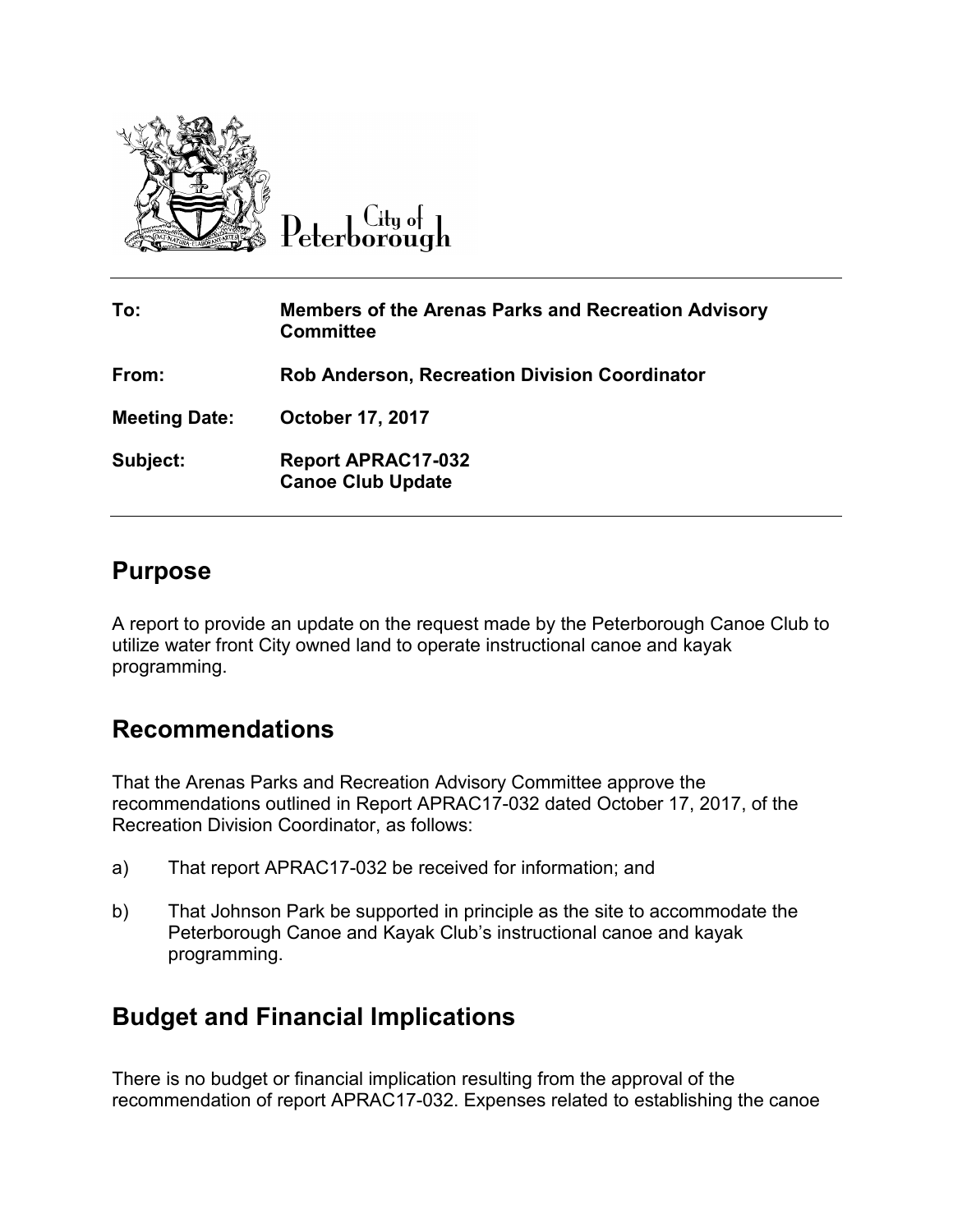and kayak programming, storage facility, and dock will be the responsibility of the Peterborough Canoe and Kayak Club. This includes costs associated with obtaining and complying with required permits. If approved by Council, a land use agreement will be entered into with the Club including financial compensation to the City for use of the land.

# **Background**

On May 16, 2017, the Peterborough Canoe and Kayak Club (PCKC) made a presentation to the Arenas Parks and Recreation Advisory Committee (APRAC), to introduce the newly established club, and to make a request to operate programming from a City owned water front site, preferably somewhere along the shores of Little Lake. Proposed programming would include not only basic canoe skills training, but would teach the skills involved with racing. The PCKC will incorporate dragon boat paddling, stand up paddleboards, and Para-kayak.

#### **Identifying a Suitable Site**

City Staff met with the PCKC to review potential City owned sites, including Rogers Cove Park, Beavermead Park, Johnson Park, and City owned waterfront property on Johnston Drive. Johnson Park has been identified as the preferred location by City Staff as well as the PCKC, for the following reasons:

- There are no other formal uses of the park for which this activity would impede;
- The site is easily accessible by a number of methods, such as the Trans Canada Trail, Ashburnham Drive, and through Beavermead Park;
- Parking is available at Johnson Park, Beavermead Park, and Rogers Cove;
- The shoreline on the west side of the park is suitable for dock placement. Measures taken to establish a secure connection of the dock to the shoreline would also offer protection from further shoreline erosion;
- There is ample space for seasonal on-site boat storage; and
- The Canadian Canoe Museum has expressed interest in the potential to establish a boathouse at this site in the future, which provides a potential partnership opportunity to eventually establish a permanent boat storage facility in Johnson Park.

#### **Review of Johnson Park**

City Staff reviewed the Johnson Park site with both ORCA (Otonabee Region Conservation Authority) and Parks Canada. The proposed layout of the site is attached as Appendix "A".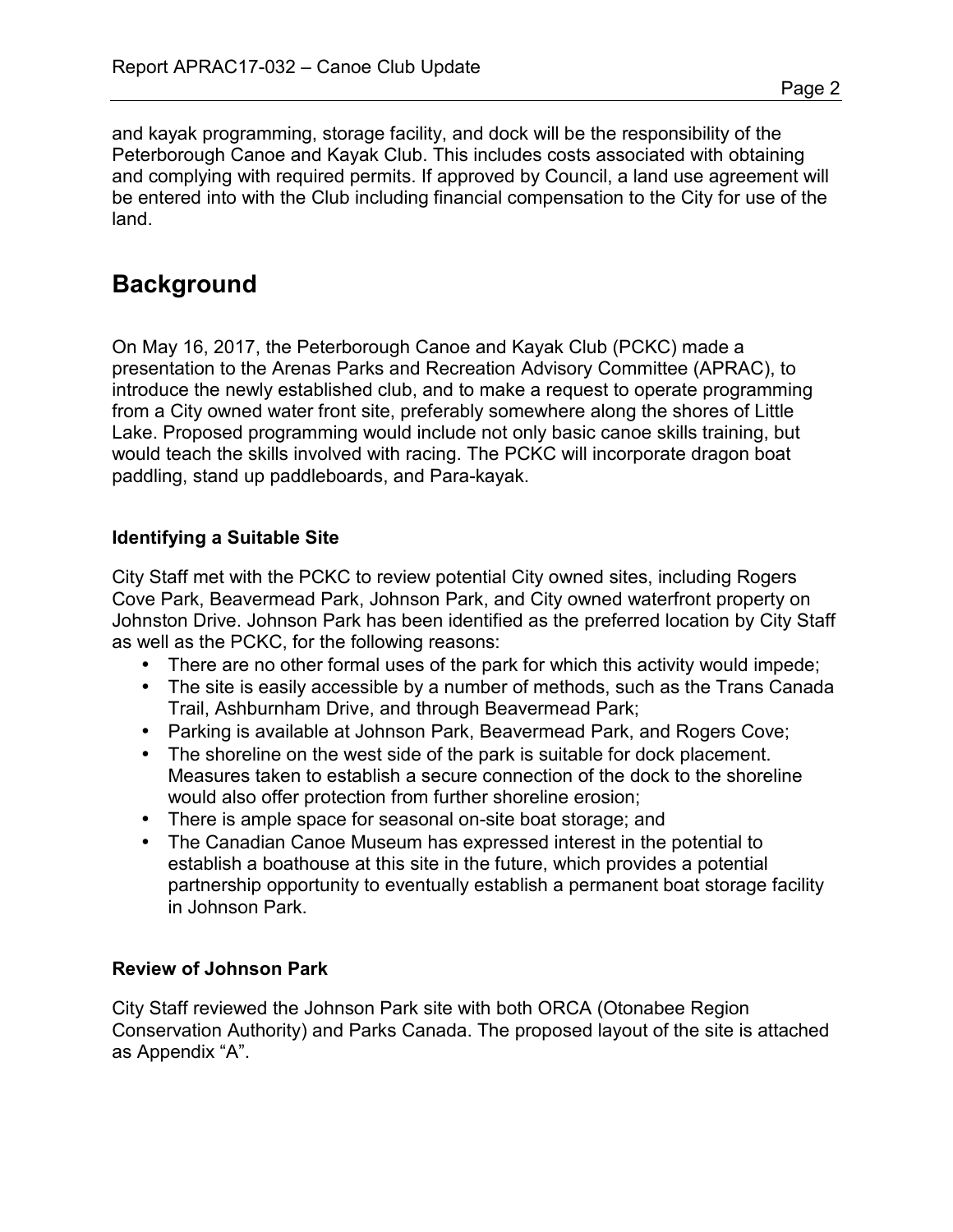Page 3

ORCA identified a concern, related to the site being in a flood plain. In particular, the method of placing any storage structures for boats at the site. Any storage structure would have to be flood proofed, through either a wet flood proofing method or dry flood proofing. A permit from ORCA would be required. Dry flood proofing includes raising either the site or the structure, so that it is above the flooding hazard. Wet flood proofing entails allowing the free flow of water through the structure during the flooding and the use of materials that can withstand frequent wetting and drying. The PCKC proposes placing temporary storage units on site on a seasonal basis. The storage units would need to be dry flood proofed by elevating the units. The storage units would be removed from the site by the PCKC in the off-season.

There were three areas along the shoreline reviewed as possible locations for the placement of the dock. ORCA suggested the location to the west edge of the park, facing Little Lake. The other two areas, to the south edge of the park have undergone shoreline restoration in recent years, and would be negatively impacted if disturbed by the placement of a dock and constant foot traffic by program participants.

The Parks Canada representative identified that a permit application would be necessary to place a dock in Little Lake, but saw no obvious concern with the concept of placing a 30 foot dock at the west shoreline of Johnson Park. Depending on the work required to secure the dock at the site, further permits may be required by the Department of Fisheries and Oceans (DFO).

Staff is seeking APRAC's endorsement to support in principle that Johnson Park be the preferred site for the PCKC's programming. A report will be presented to Council in the near future, seeking approval.

# **Summary**

The Peterborough Canoe and Kayak Club have proposed to establish instructional canoe and kayak programming on City owned waterfront land, preferably on Little Lake. City Staff have reviewed potential sites and is seeking APRAC's support in principle for the Peterborough Canoe and Kayak Club to establish its programming in Johnson Park. Approval from Council will be sought in the near future.

Submitted by,

Rob Anderson Recreation Division Coordinator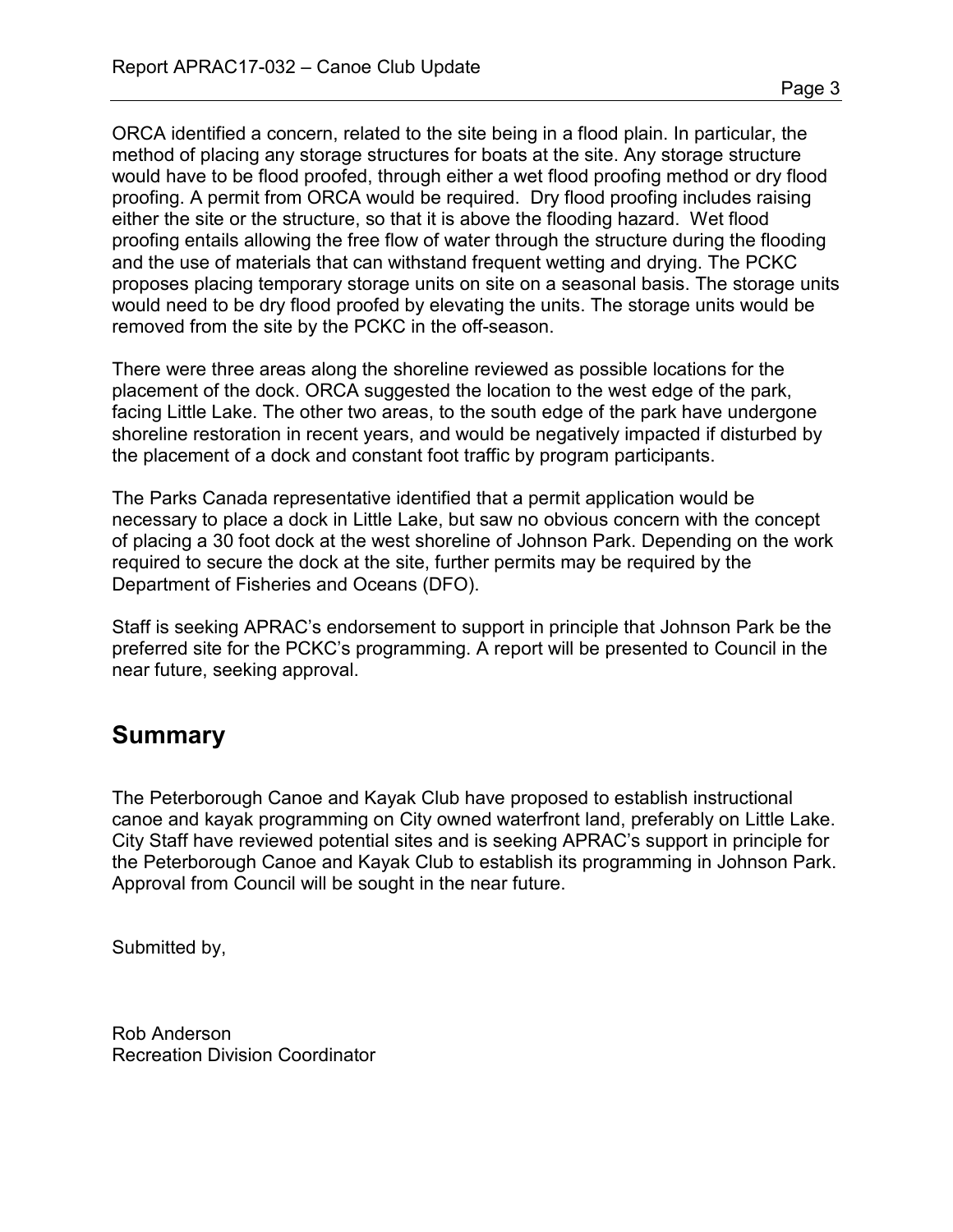Contact Name: Rob Anderson Phone: 705-742-7777 Ext. 1833 Toll Free: 1-855-738-3755 Fax: 705-748-8824 E-Mail: [randerson@peterborough.ca](mailto:randerson@peterborough.ca)

#### **Attachments**

Appendix A – Johnson Park Site Layout